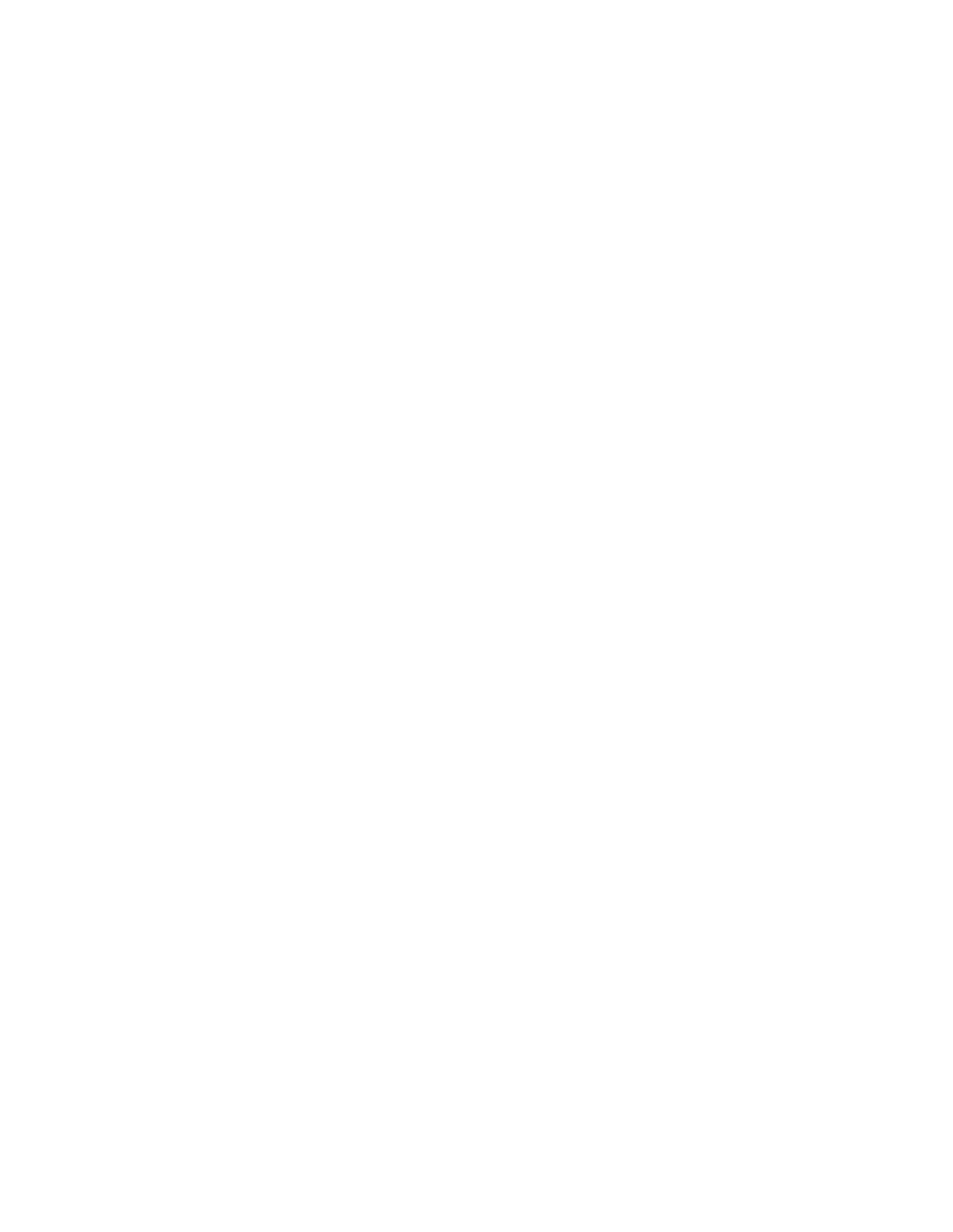The Comprehensive Plan was first adopted on July 25, 1994, by Ordinance 117221.

| <b>Comprehensive Plan Amendments</b> |                                   |                                                                                                     |  |  |  |
|--------------------------------------|-----------------------------------|-----------------------------------------------------------------------------------------------------|--|--|--|
| <b>Adoption</b><br><b>Date</b>       | <b>Ordinance</b><br><b>Number</b> | <b>Nature of Amendments</b>                                                                         |  |  |  |
| 12/12/94                             | 117436                            | 1994 Capital Improvement Program                                                                    |  |  |  |
| 7/31/95                              | 117735                            | 1995 Comprehensive Plan amendments                                                                  |  |  |  |
| 11/27/95                             | 117906                            | Adoption of a new Human Development Element                                                         |  |  |  |
| 11/27/95                             | 117915                            | 1995 Six-Year CIP amendments                                                                        |  |  |  |
| 7/01/96                              | 118197                            | Response to 4/2/96 Growth Management Hearings Board remand.<br>Repealed policy L-127 of Ord. 117735 |  |  |  |
| 9/23/96                              | 118408                            | Addition of Shoreline Master Program to Plan                                                        |  |  |  |
| 11/18/96                             | 118388                            | 1996 CIP amendments                                                                                 |  |  |  |
| 11/18/96                             | 118389                            | 1996 annual amendments                                                                              |  |  |  |
| 6/16/97                              | 118622                            | Policies for the reuse of Sand Point Naval Station                                                  |  |  |  |
| 9/8/97                               | 118722                            | Response to 3/97 GMHB remand                                                                        |  |  |  |
| 11/13/97                             | 118820                            | 1997 Six-Year CIP amendments                                                                        |  |  |  |
| 11/13/97                             | 118821                            | 1997 annual amendments; addition of Cultural Resources element                                      |  |  |  |
| 6/22/98                              | 119047                            | Adoption of the Ballard Interbay Northend Manufacturing/Industrial<br>Center neighborhood plan      |  |  |  |
| 8/17/98                              | 119111                            | Adoption of the Crown Hill/Ballard neighborhood plan                                                |  |  |  |
| 10/26/98                             | 119207                            | 1998 annual amendments                                                                              |  |  |  |
| 11/02/98                             | 119217                            | Adoption of the Wallingford neighborhood plan                                                       |  |  |  |
| 11/02/98                             | 119216                            | Adoption of the Central Area neighborhood plan                                                      |  |  |  |
| 11/16/98                             | 119231                            | Adoption of the Pioneer Square neighborhood plan                                                    |  |  |  |
| 11/16/98                             | 119230                            | Adoption of the University neighborhood plan                                                        |  |  |  |
| 11/23/98                             | 119264                            | 1998 Six-Year CIP amendments                                                                        |  |  |  |
| 12/07/98                             | 119322                            | Adoption of the Eastlake neighborhood plan                                                          |  |  |  |
| 12/14/98                             | 119298                            | Adoption of the MLK@Holly neighborhood plan                                                         |  |  |  |
| 12/14/98                             | 119297                            | Adoption of the Chinatown/International District neighborhood plan                                  |  |  |  |
| 1/25/99                              | 119356                            | Adoption of the South Park neighborhood plan                                                        |  |  |  |
| 2/08/99                              | 119365                            | Adoption of the Denny Triangle neighborhood plan                                                    |  |  |  |
| 3/15/99                              | 119401                            | Adoption of the South Lake Union neighborhood plan                                                  |  |  |  |
| 3/15/99                              | 119403                            | Adoption of the Queen Anne neighborhood plan                                                        |  |  |  |
| 3/22/99                              | 119413                            | Adoption of the Pike/Pine neighborhood plan                                                         |  |  |  |
| 3/22/99                              | 119412                            | Adoption of the First Hill neighborhood plan                                                        |  |  |  |
| 5/10/99                              | 119464                            | Adoption of the Belltown neighborhood plan                                                          |  |  |  |
| 5/24/99                              | 119475                            | Adoption of the Commercial Core neighborhood plan                                                   |  |  |  |
| 6/07/99                              | 119498                            | Adoption of the Capitol Hill neighborhood plan                                                      |  |  |  |
| 7/06/99                              | 119524                            | Adoption of the Green Lake neighborhood plan                                                        |  |  |  |
| 7/06/99                              | 119525                            | Adoption of the Roosevelt neighborhood plan                                                         |  |  |  |
| 7/09/99                              | 119538                            | Adoption of the Aurora Licton neighborhood plan                                                     |  |  |  |
| 7/21/99                              | 119506                            | Adoption of the West Seattle Junction neighborhood plan                                             |  |  |  |
| 8/23/99                              | 119615                            | Adoption of the Westwood/Highland Park neighborhood plan                                            |  |  |  |
| 8/23/99                              | 119614                            | Adoption of the Rainier Beach neighborhood plan                                                     |  |  |  |

iii